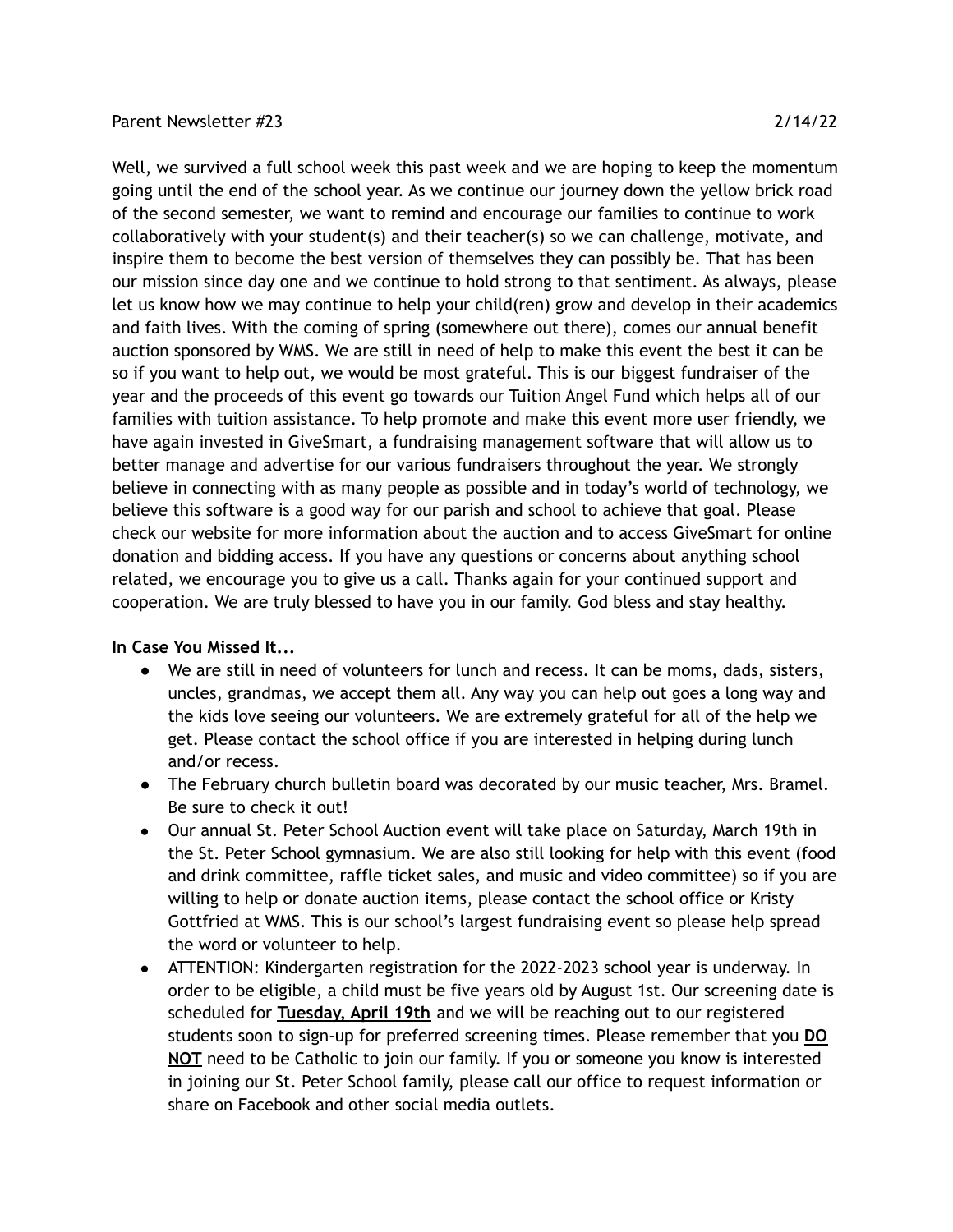- PK registration is also open for the 2022-2023 school year. Children who will be four years old by August 1st are eligible to register. Classes are Monday-Friday from 8:00-11:00 AM with an extended day option available for families who need it. Please call the school office at 419-294-1395 for more information. Please remember that you **DO NOT** have to be Catholic to join our St. Peter School Family.
- Just a reminder that milk is included with the federal lunch provided by the school. If your child is packing a lunch and needs milk, the cost is \$.50. You may also purchase a milk ticket with five punches for \$2.50. Thank you.
- A friendly reminder that semester tuition is now due. We also ask that any outstanding expenses such as extended day or other invoices be paid as soon as possible in order to keep our accounts updated and accurate. Please contact the office with any questions or concerns about tuition or outstanding balances.

## **Just Thought You Should Know…**

- The 5th grade class will be leading our liturgy service this Wednesday at 8:15. There are no longer any seating restrictions for these services so parents are welcome and encouraged to attend. These services will also be live streamed on our school Facebook page for those who are unable to attend.
- Spring picture day will be March 8th. We will be taking classroom photos during this session so please dress nicely even if you do not plan on purchasing Spring pictures. Order forms will be sent home soon.
- We are still selling raffle tickets for a chance to win a beautiful king size quilt handcrafted by Pat Smith. Tickets are \$1.00 a piece, 6 for \$5.00, or 13 for \$10.00. We are asking each family to sell 13 tickets and return them to the school so they can be entered into the drawing which will take place at our St. Peter School Benefit Auction on March 19th. Please contact the office with any questions you might have.
- The 2022 EdChoice Expansion Scholarship application window is now open for any family that is interested in tuition assistance. The EdChoice Expansion Scholarship provides vouchers for students with household income levels at 250% or below the Federal Poverty Guidelines. The EdChoice Expansion Scholarship amount is typically around \$4650 per student in grades K – 8. For more information about the EdChoice Scholarship Expansion Program please visit [education.ohio.gov/edchoice.](http://education.ohio.gov/Topics/Other-Resources/Scholarships/EdChoice-Scholarship-Program) We encourage any family who might qualify for this scholarship to apply. If you have any questions, please contact the school office.
- The application window for the Northwest Ohio Scholarship Fund is now open for any family wishing to apply for tuition assistance. We strongly encourage any family who is interested in tuition assistance, to please apply. Please visit the website <https://nosf.org/> or contact the school office for more information.
- Please note the change to our Scrip orders. The new order forms now include Casey's gift cards for \$25, \$50, and \$100. The Discover cards have been discontinued by Scrip.
- As part of our annual Diocesan requirement, we will be conducting our Teaching Safety lessons in the near future. These lessons teach our students about the importance of safe touching, boundaries, and being respectful of others. If you would like to opt-out